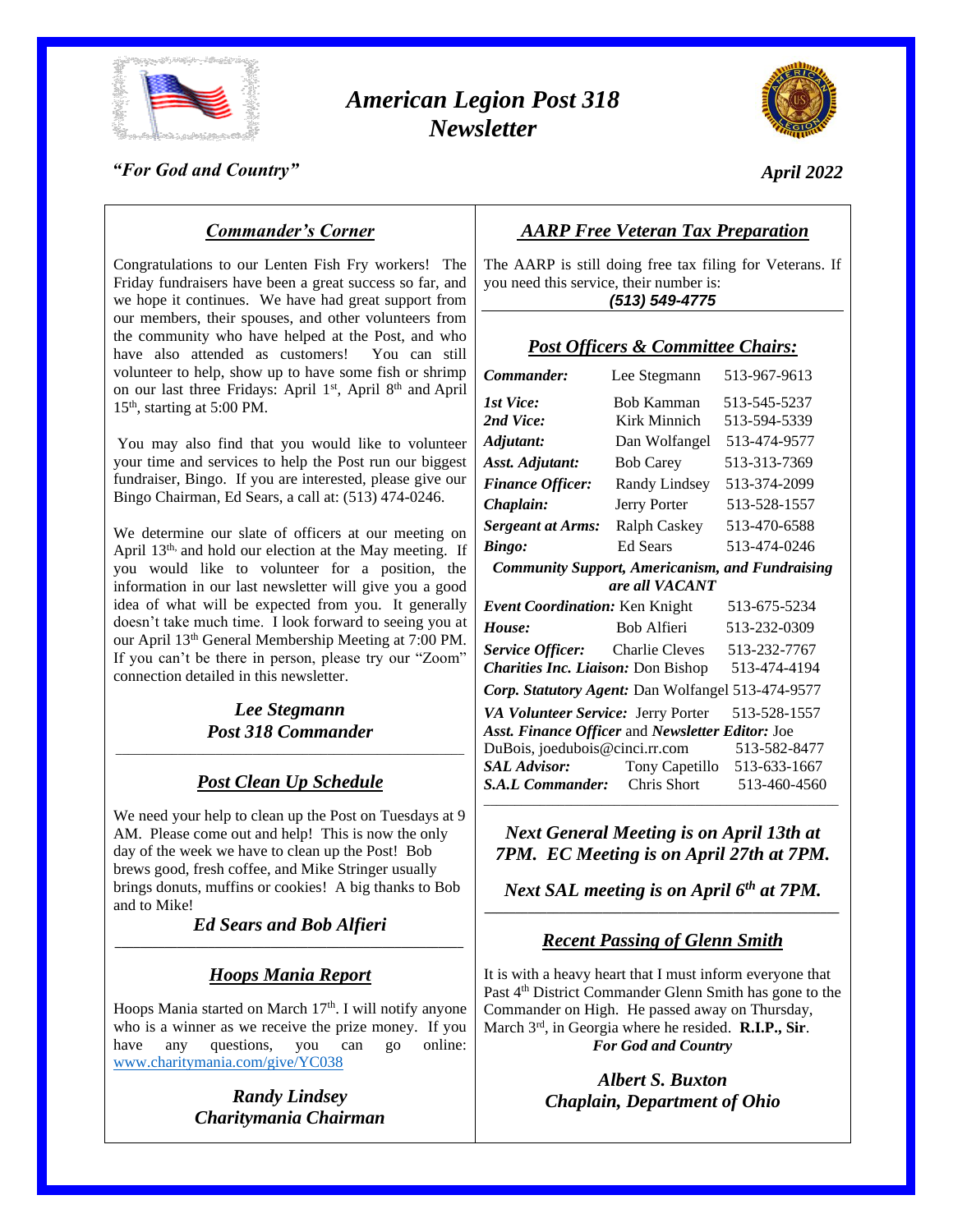### *Karaoke at Post 318*

Our proceeds from the fourth night of "Karaoke Thursdays" have considerably improved from the previous three nights, in spite of the attendance being somewhat stable. This is also the result of introducing a "Split-the-Pot" into the event, and a winner who donated her half back to Post.

We continued to have numerous repeat attendees, along with some new faces, all of whom stated that they like the event and our venue and that they will be back.

Thanks to Mike Stringer and SAL Commander Chris Short for tending bar, and my wife, Ruth, for handling S-T-P. They also helped with cleanup and with converting the hall for the Fish Fry Friday. Kerri Wolfangel has also helped at earlier Karaoke events, as well as some Karaoke patrons who helped clean up and convert the hall for our Fish Fry.

We want more customers and profit, but we have reached a point where our Karaoke DJ is asking for more incentive to continue. He spends about 5 hours total between set up, DJ-ing and tear down, and is using all of his own equipment. The EC has voted to pay him for continuing for the next 8 weeks so we can see if this event can become a money maker for the Post. You are invited to come to Karaoke on Thursday nights, beginning at 7:30 PM and ending at 11 PM. The admission is free! You can also volunteer to help at the event, and see what is going on. Call or text me at: (513) 474-9577.

#### *Dan Wolfangel Adjutant \_\_\_\_\_\_\_\_\_\_\_\_\_\_\_\_\_\_\_\_\_\_\_\_\_\_\_\_\_\_\_\_\_\_\_\_\_\_\_\_\_\_\_\_\_\_\_\_\_\_\_\_\_\_\_\_\_\_*

## *Post 318 Law Officer of the Year*

Hamilton County Council (HCC) 1<sup>st</sup> Vice Commander/ Law & Order Chairman George Thornton presents the 2022 HCC "Law Officer of the Year" Award to Hamilton County Sheriff's District 5, Corporal Tim Maddy, at our March 9, 2022, meeting. See adjacent article. >>>>>>>>>



## *You Can Support Charities, Inc.*

Please remember that there are two corporate programs that contribute to CI (Charities, Inc.) based on your support for their businesses. All you need to do is sign up, select CI as your cause, and they will contribute a portion of your spending to CI. Details are listed below:

**Kroger Community Rewards** – If you are a Kroger customer and are not supporting a charitable organization through *Kroger Community Rewards*, we would encourage you to do your part to support your Post! Go to [www.kroger.com](http://www.kroger.com/) and register for the Kroger Community Rewards program and select *American Legion Post 318 Charities*, *Inc*. as your cause.

**Amazon Smiles** – If you shop at Amazon.com and select *American Legion Post 318 Charities, Inc.* as your charity, Amazon donates 0.5% of all eligible purchases. To maximize our revenue opportunities, please share this information with family and friends.

### *Don Bishop President, Charities, Inc.*

## *Post 318 Awards Programs*

\_\_\_\_\_\_\_\_\_\_\_\_\_\_\_\_\_\_\_\_\_\_\_\_\_\_\_\_\_\_\_\_\_\_\_\_\_\_\_\_\_\_\_\_\_\_\_\_\_\_\_\_\_\_\_\_

Post 318 is proud to announce that our nominees selected for our local Law & Order Program are also being recognized at higher levels of the program. Hamilton County Sheriff's Office Dist. 5 Corporal Tim Maddy is our 2022 "Law Officer of the Year", and Anderson Township Fire Department Firefighter/Paramedic Mitchell Cordell is our 2022 "Firefighter of the Year". Both were submitted to Hamilton County Council of Legions (HCC) for consideration, and Corporal Maddy was selected as the HCC "Law Officer of the Year".

We have also been advised that because of the excellent qualifications of both of our nominees, officers Maddy and Cordell are both being submitted by the Hamilton County Council of Legions for consideration by Legion 4 th District for their respective Law & Order selections. Should one or both be selected at this level, they will then be forwarded for consideration by Legion Dept. of Ohio's Law & Order Program. Our best wishes to both.

> *Dan Wolfangel Adjutant*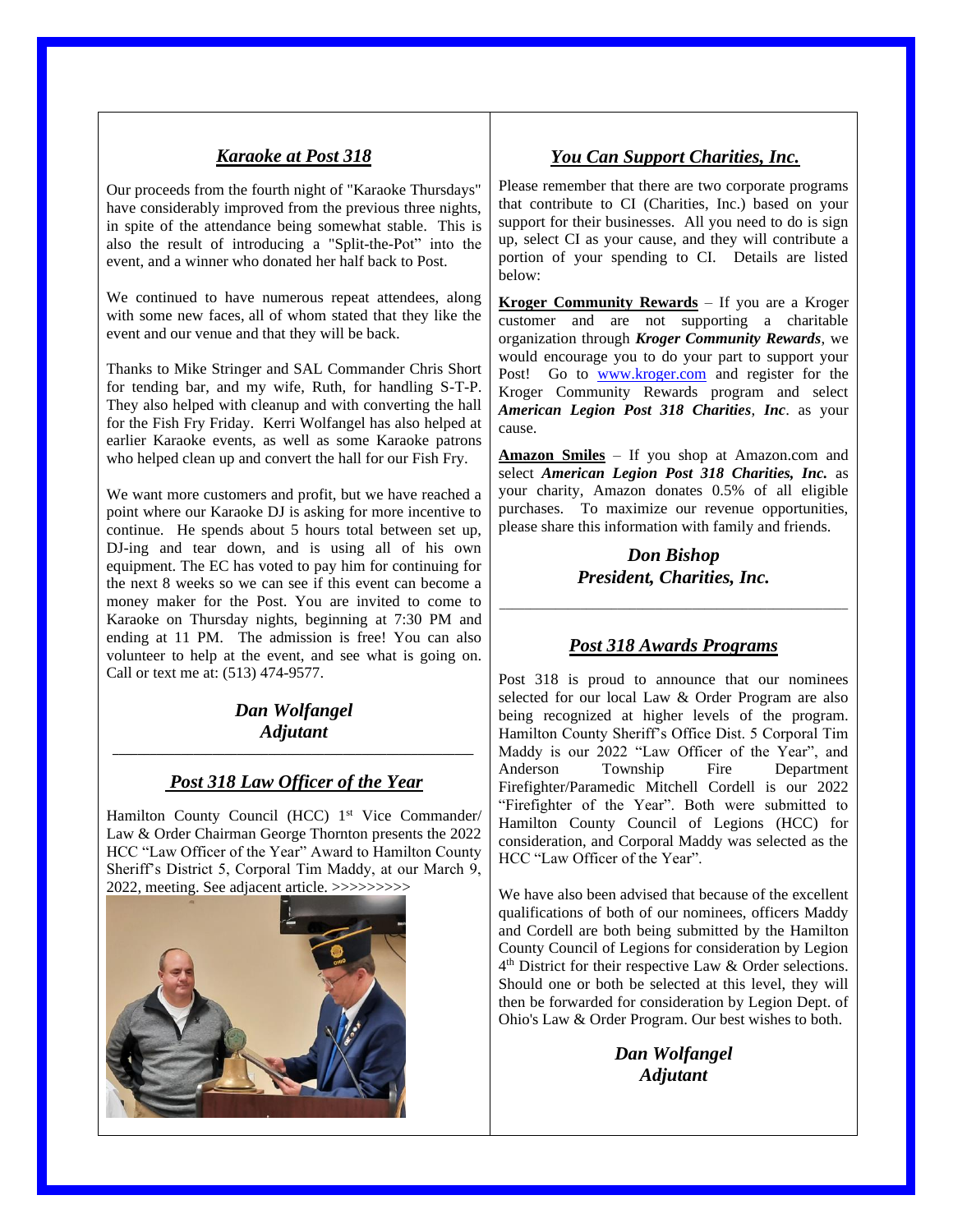#### *Bingo*

I want to thank all the people who come out to help set up for Bingo, along with all of the people that come out and work Bingo for the Post. If you like to play Bingo, we play on Sunday nights. Bring your family or a date, but everyone must be at least 18 years old.

Doors open at 4:30 PM. Play starts at 6 PM. Please consider helping us out on Sundays. The jobs are easy to learn, and about half are completed by 7:30 PM. We are usually finished with all the jobs by 9:30 to 10 PM.

We are looking for one or two people who would like to help out the Post Bingo. They must be willing to learn how to call Bingo numbers for us once in a while. We will teach you how to run the console, and what is a "Bingo" and what is not! If you are interested, please contact Ed Sears at: (513) 474-0246, or email: [emsears1969@gmail.com.](mailto:emsears1969@gmail.com)

### *Ed Sears Bingo Chairman*

#### *All Post 318 ZOOM Meetings*

\_\_\_\_\_\_\_\_\_\_\_\_\_\_\_\_\_\_\_\_\_\_\_\_\_\_\_\_\_\_\_\_\_\_\_\_\_\_\_\_\_\_\_\_\_\_

**ID: 3959722502, Password: Post318 (Capitol "P" and no space between Post and 318 is necessary in the password.)**

If you can't attend the monthly General Membership Meeting, please use the Zoom application and the ID & Password provided above! Log on, mute your microphone, then listen and observe the meeting. We need your attendance, since we can't do business without a quorum. We need you there on Zoom!

#### *Randy Lindsey Zoom Chairman \_\_\_\_\_\_\_\_\_\_\_\_\_\_\_\_\_\_\_\_\_\_\_\_\_\_\_\_\_\_\_\_\_\_\_\_\_\_\_\_\_\_\_\_\_\_\_\_\_\_\_\_\_\_\_\_\_*

### *Trivia!*

Last month Ralph Caskey introduced trivia with his large flag question. Several members suggested that we should continue this addition to the newsletter. This month Bob Carey gave us a couple, both of which apply to other items in the newsletter.

- (1) The UK version of bingo uses 90 balls; how many are used in the American version?
- (2) What does "karaoke" mean?
- (3) Answers on page 5!

#### *Post Finance Report*

All bills are paid, we have a positive cash flow, and Post 318 is still solvent! "Hoops Mania" is in progress!

*Randy Lindsey Finance Officer \_\_\_\_\_\_\_\_\_\_\_\_\_\_\_\_\_\_\_\_\_\_\_\_\_\_\_\_\_\_\_\_\_\_\_\_\_\_\_\_\_\_\_\_\_\_\_\_\_\_\_\_\_\_\_\_*

#### *Uniform Services*

Joseph House donations are still needed for April, since there is turnover of patients on a regular basis. If you have donations, please leave them inside the Club Room door, on the left side.

We're still collecting money for "Gifts For Yanks" until May 20th, and any donations will be gladly accepted.

Any member wishing to join the Honor Guard, please let me know. We could use a few more volunteers.

> *Ralph Caskey SAA*



To help "Kick Off Spring" join us on April 30<sup>th</sup> for the Cinco de Mayo/Spring Social!! In a change of pace, the post will provide the meat and fixings for you to make your favorite taco, burrito, tostada or enchilada (or one of each). The event is open to all members, their families, and guests. It will be held in the Post Clubroom starting at 4:30 till 7:30. Please bring your favorite Mexican themed appetizer or dessert to share with others. Drinks will be available for purchase at the Clubroom Bar, including Margaritas!

Please RSVP to me at [kirk.minnich@gmail.com](mailto:kirk.minnich@gmail.com) or (513) 594-5339 **with the number in your party and what you will be bringing.** I hope to see everyone out enjoying an evening with some food, drinks and great company! It is a way for the Post to thank you for all your hard work with all the events of the past couple of months.

> *Kirk Minnich 2 nd Vice Commander*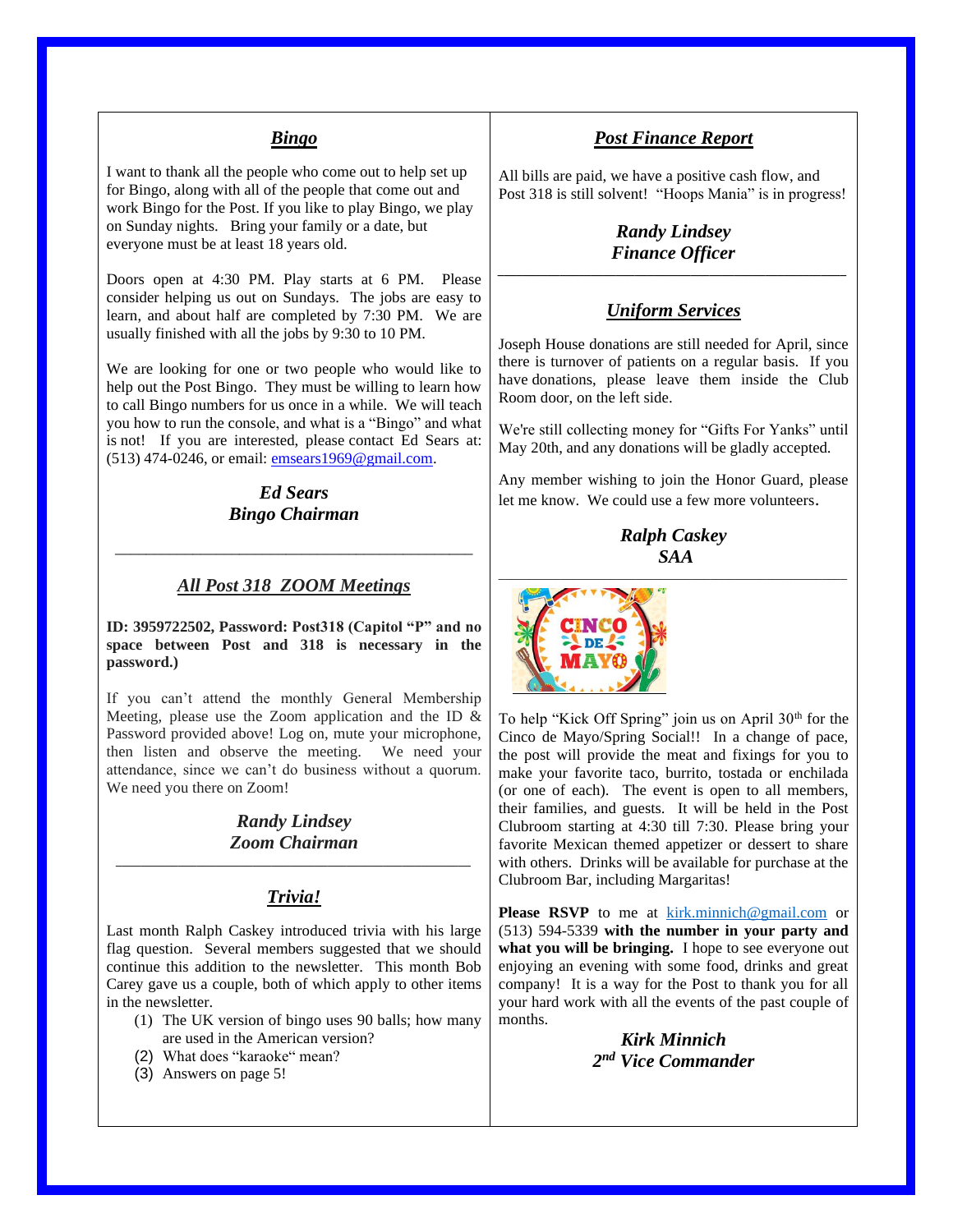### *John Leo "Jack" Nolting Passed Away*



Visitation was held at TP White and Sons Funeral Home on Beechmont Avenue on Thursday, March 10<sup>th</sup>. Mass of Christian Burial was held at Immaculate Heart of Mary Church on Friday, March  $11<sup>th</sup>$ . Jack is survived by his loving wife of 67 years Martha A. Nolting (nee McShane), Bonita Springs, FL. Memorial donations may be made to **The Wounded Warrior Project:** [https://support.woundedwarriorproject.org/default.aspx?tsid](https://support.woundedwarriorproject.org/default.aspx?tsid=10043&ovr_acv_id=5246)  $=10043\&$ ovr acv id=5246 The family wishes to extend their gratitude to the V.A. for years of tremendous care and support.

*TP White & Sons Funeral Home, Inc.*  $\_$  , and the set of the set of the set of the set of the set of the set of the set of the set of the set of the set of the set of the set of the set of the set of the set of the set of the set of the set of the set of th

#### *April 2022 Membership*

*Eureka! We have made quota---and more! Thanks to everyone for the extra effort to push us over the goal.*

#### **2022 Membership Scoreboard**

| Paid as of 01/26/2022     | 172    |
|---------------------------|--------|
| 2021-2022 Post Goal       | 170    |
| % of Goal                 | 101.2% |
| 2021-2022 Quota           | 169    |
| % of Ouota                | 101.8% |
| <b>Required for Quota</b> | o      |

As a related item, if you should know of anyone that might be interested in joining our Post, please pass their contact information to me and I will follow up with them, or you can give them my contact information. For God & Country,

*Robert Kamman 1 st Vice Commander Membership Chairman* (513) 545-5237, Kamman.rc@gmail.com

## *Sons of the American Legion (SAL) Report*

Post 318 is in the process of certifying SAL Squadron 318 as an auxiliary organization supporting Post 318 and our activities. The application should be certified at the annual convention of the Department of Ohio American Legion and National American Legion for the chartering of Department of Ohio Post 318 SAL Squadron to be held. We are proceeding with the organization process until we have certification of SAL Squadron 318.

We have 15 SAL qualified applicants, and they are planning to have at least 50 members within a year. In the meantime, they have had their first meeting, organized and run by our Adjutant, Dan Wolfangel. We met at the Post on March 20<sup>th</sup> primarily to have all applicants sign the application paperwork. Since a majority of applicants were there, including our 3 member SAL Advisory Committee, an organizational meeting was held.

Post 318 member, Tony Capetillo, has volunteered to be our SAL Advisor, and Charles Cleves and Joe DuBois are the other members of the SAL Advisory Committee. The Advisory Committee appointed Chris Short to be our SAL Commander, and Jason Kiefer our SAL 1<sup>st</sup> Vice Commander. The SAL Squad then filled their roster with volunteers: 2nd Vice: Todd Sledge, Adjutant: Rob Herking, Finance Officer: Rick Barrick, Sgt-at-Arms: Adam Cole, and Chaplain: Rob Herking. These officers will lead the Squadron until they have their first election of officers after certification.

They also voted to collect member dues of \$40 per year, and to meet monthly on the first Wednesday of the month at 7 PM. The prospective members were advised that they will receive Post 318 access cards so they can enter the Post and use our facilities just as our regular members can.

Eligibility for SAL membership is: (1) Male descendant (son, stepson, adopted son or grandson) of an American Legion member; OR: (2) Male descendant (son, stepson, adopted son or grandson) of a deceased or honorably discharged veteran who is/was eligible for American Legion membership. Post 318 members are also eligible to join the SAL, if qualified and interested.

> *Dan Wolfangel Adjutant*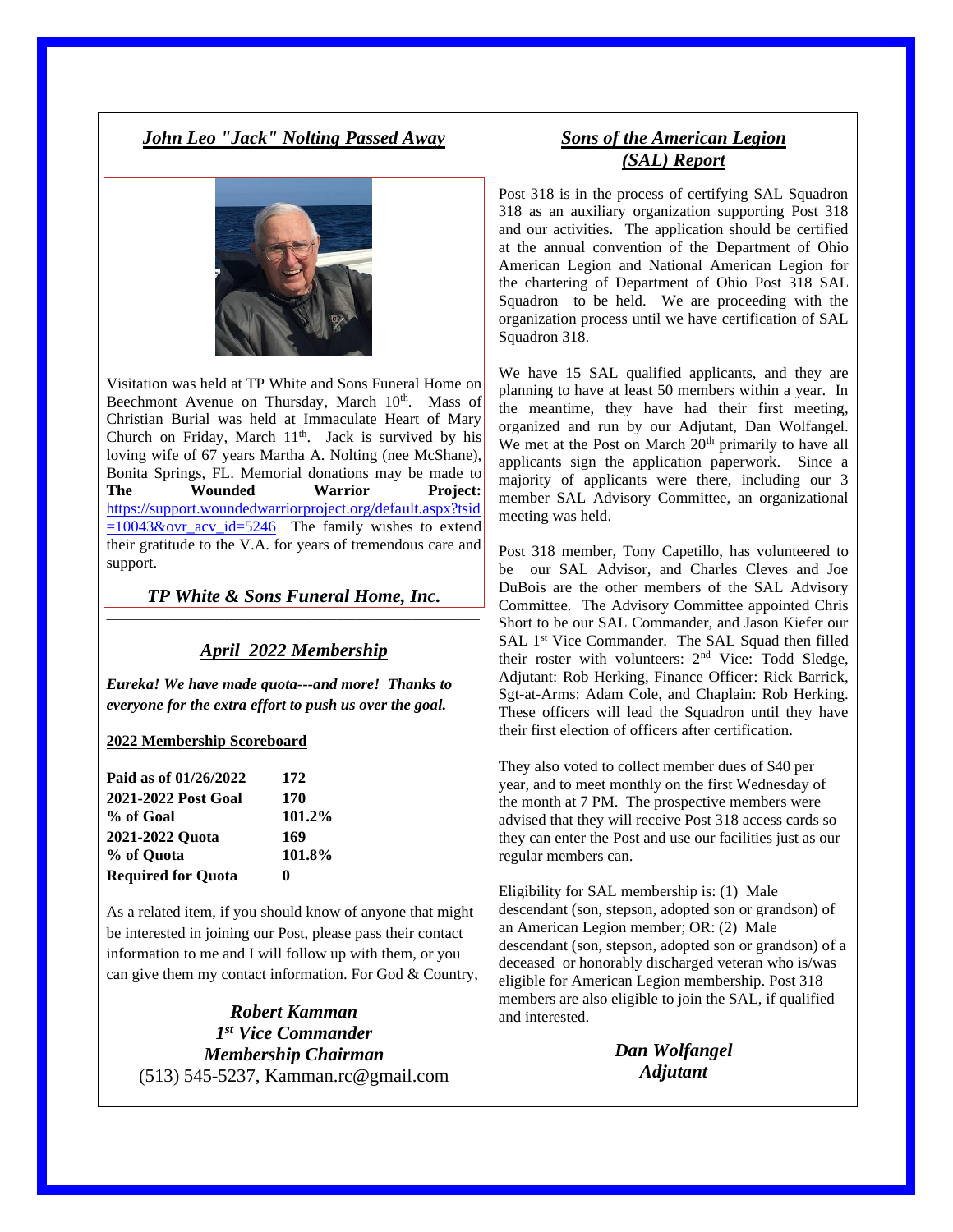#### *Karaoke Anyone?*

Are you a "Karaoke" fan? Do you sing yourself, or just like to listen to others? Want something other than bar environment Karaoke? Either way, the place to fulfill your musical desires is at your Post's Patriot Center. Our Karaoke started on Thursday, March 3, 2022, and is scheduled to continue every Thursday for 3 months. Join our Karaoke DJ and your fellow Karaoke enthusiasts for an evening of singing, entertainment and fun starting at 7:30 PM and continuing until 11 PM each Thursday.

Your Post 318 Executive Committee has authorized this event on a three month trial basis to see if we can develop it into a sufficient revenue source to offset several of the event losses we have incurred over the last several years. This event, sponsored by Anderson American Legion Post 318, has no admission charge, and has a cash bar and packaged snacks available. Since this is a licensed permit premise, no beverages of any kind may be brought into the Post building. However, you may bring in your own appetizers or finger food for you and/or your group. Get a group together for evening of fun and entertainment, and tell your friends to patronize the activity. Plan to bring your best voice, your best friends and family members to cheer you on for a fun, weekly, Thursday night out.

*Dan Wolfangel Adjutant \_\_\_\_\_\_\_\_\_\_\_\_\_\_\_\_\_\_\_\_\_\_\_\_\_\_\_\_\_\_\_\_\_\_\_\_\_\_\_\_\_\_\_\_\_\_\_\_\_\_\_\_\_\_*

#### *Post Activities*

Please join us on April  $20<sup>th</sup>$  for a Free Performance by the Austintown Fitch Choir, a youth choir from Dayton. They will perform in the Main Hall of The Patriot Center for all Veterans, so we have invited Post 72 and Post 484 to attend, if they would like. We will have a social hour from 6 to 7, and the choir will begin at 7 PM. We hope that you can attend this event.



*Kirk Minnich, 2nd Vice Commander*

#### *Charities, Inc. Update*

Although Post 318 Charities, Inc. (CI) financial struggles are significant, CI continues to provide funding for programs and community organizations supported by Post 318.

At the March 9th Post General Meeting, the membership voted to have Post 318 Charities, Inc. distribute donations to three requesting entities. They are: 4th District Golf Tournament - "Hole Sponsorship" in the amount of \$100.00; Anderson High School "After Prom Event" in the amount of \$100.00; and Forest-Aires Choral Presentation "Post 318 Ad in the Event Program" in the amount of \$60.00.

#### *Bingo Provides Gift Cards For Volunteer Raffle*

**\_\_\_\_\_\_\_\_\_\_\_\_\_\_\_\_\_\_\_\_\_\_\_\_\_\_\_\_\_\_\_\_\_\_\_\_\_\_\_\_\_\_\_\_\_\_\_\_\_\_\_\_\_\_\_\_**

American Legion Post 318 Charities, Inc. sponsors a Volunteer Raffle Program. This program was developed to recognize everyone who comes out to help with a Post event, or a Post work party.

You enter the monthly raffle contest by submitting your name every time you volunteer! Each month a gift card valued at \$50.00 is raffled off.

In support of the monthly Volunteer Raffle, "Bingo" is contributing some of the \$50.00 Gift Cards.

### *Don Bishop President, Charities, Inc.* \_\_\_\_\_\_\_\_\_\_\_\_\_\_\_\_\_\_\_\_\_\_\_\_\_\_\_\_\_\_\_\_\_\_\_\_\_

#### *Trivia Answers*

(1) 75. (2) Karaoke is derived from the Japanese for "empty orchestra."

### *Burn Pit Exposure Post 9/11 Update*

\_\_\_\_\_\_\_\_\_\_\_\_\_\_\_\_\_\_\_\_\_\_\_\_\_\_\_\_\_\_\_\_\_\_\_\_\_\_\_\_\_\_\_\_\_\_\_\_\_\_\_\_\_\_\_

Copy and drop in your browser.

https://www.legion.org/veteransbenefits/254822/newbill-would-help-post-911-veterans-suffering-toxicexposure?utm\_source=Adestra&utm\_medium=email& utm\_content=READ%20MORE%20%3E&utm\_campa ign=Source+Code+Here&utm\_term=newsletter